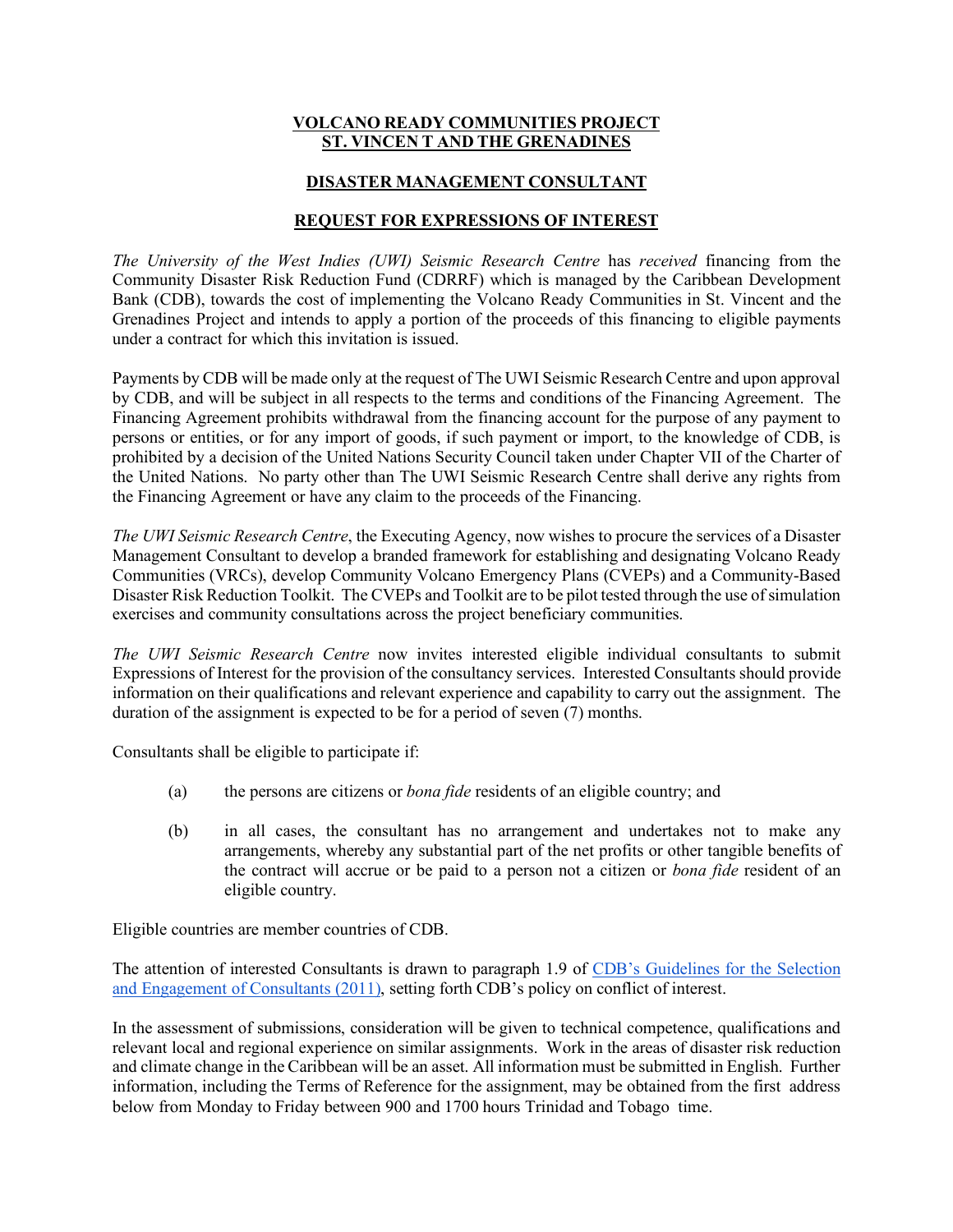Electronic copies of the Expressions of Interest must be emailed to the first address below, and copied to CDB at the second address below, no later than *1600 hours on Friday, April 12, 2019.* The email submission must include the name and address of the applicant and the subject line shall be clearly marked **"Expression of Interest – Volcano Ready Disaster Management Consultancy"**

Following the assessment of submissions, the most technically capable and appropriately experienced applicant will be invited to negotiate a contract to provide the consultancy services. The UWI Seismic Research Centre reserves the right to accept or reject late applications or to cancel the present invitation partially or in its entirety. It will not be bound to assign any reason for not selecting any applicant and will not defray any costs incurred by any applicant in the preparation and submission of Expressions of Interest.

#### **Address 1**: **Address 2**:

*Email: volcanoreadysvg@gmail.com Email: procurement@caribank.org*

# **The UWI Seismic Research Centre****Procurement Officer**  The University of the West Indies Caribbean Development Bank

Trinidad and Tobago Barbados<br>Telephone number: (868) 662-4659 Telephone

# St. Augustine Wildey, St. Michael Telephone number:  $(246)$  431-1600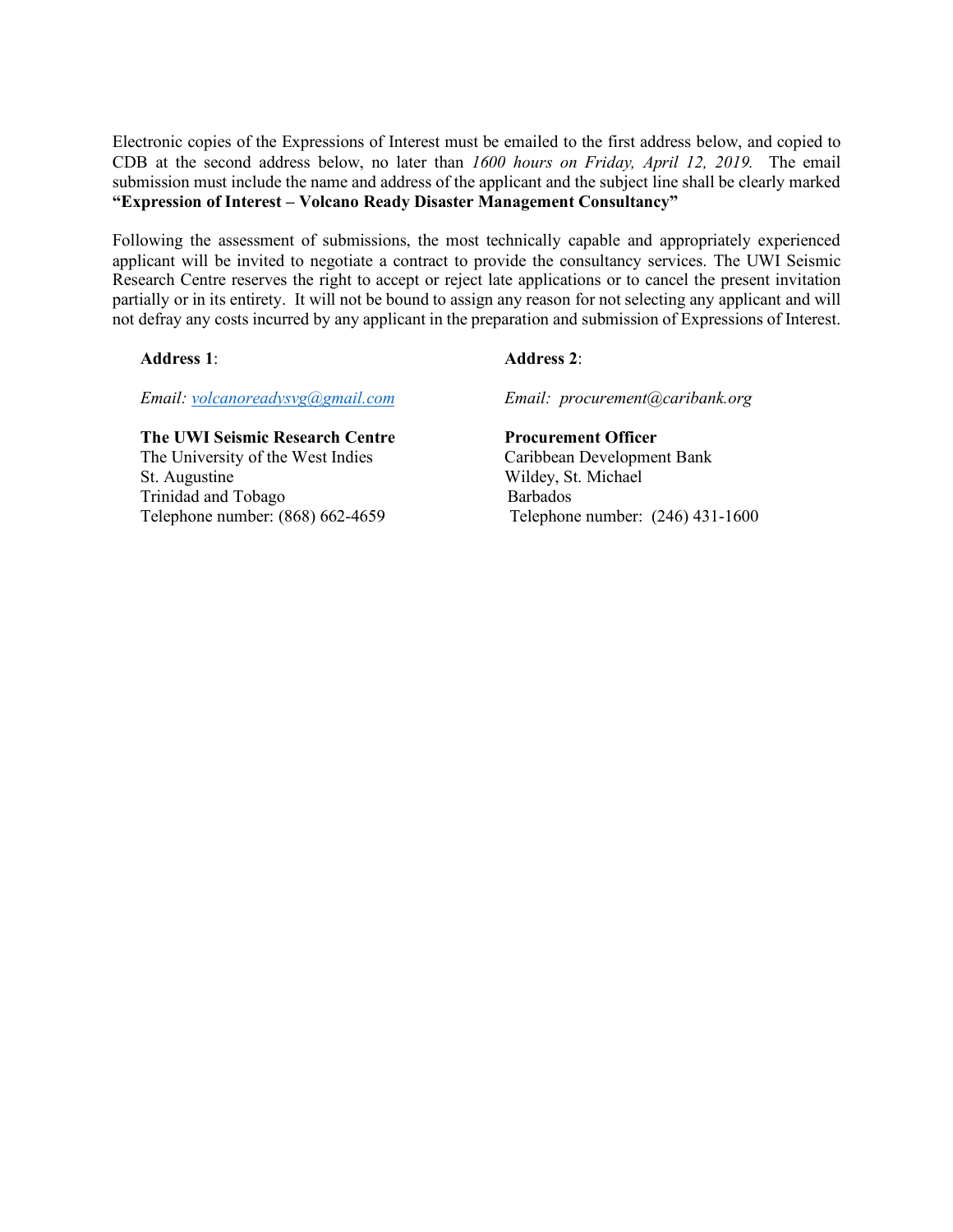#### **VOLCANO READY COMMUNITIES PROJECT ST. VINCENT AND THE GRENADINES**

#### **DISASTER RISK MANAGEMENT CONSULTANT**

## **DRAFT TERMS OF REFERENCE**

## **1. PROJECT BACKGROUND**

1.01 The Community Disaster Risk Reduction Fund (CDRRF) is a multi-donor trust fund established by the Caribbean Development Bank (CDB) in March 2012. The Fund is administered by CDB which is based in Barbados. The purpose of CDRRF is to finance, through the provision of grant funding, Disaster Risk Reduction (DRR) and/or Climate Change Adaptation (CCA) initiatives at the community level across CDB Borrowing Member Countries (BMC), with the exception of Haiti. The DRR/CCA initiatives should seek to enhance livelihoods, resilience, and sustainability within the community. Additional information on CDRRF is provided at the following website: http://www.caribank.org/programmes/cdrr1.

1.02 The University of the West Indies (UWI) Seismic Research Centre (SRC) is the premiere geological hazards research and monitoring agency in the Caribbean and one of the few specialised research institutions of The UWI. The SRC plays an active role in promoting geologic hazard awareness, volcano contingency planning and early warning systems. The vision of the SRC is to be the leading agency in the Eastern Caribbean for earthquake, volcano and tsunami monitoring and for the dissemination of information to reduce risk, deaths, injuries, property damage and economic loss.

1.03 St. Vincent and the Grenadines is among the most disaster-prone territories in the world, and is affected on a regular basis by the negative impacts of natural hazards such as volcanoes, earthquakes, hurricanes, landslide, rainfall events, storm surge and drought. The Volcano Ready Communities Project seeks to reduce vulnerability to the multi-hazard environment of the Soufriere Volcano through a combination of activities designed to enhance community early warning procedures, increase adaptive capacities, strengthen awareness, and enhance response capacities.

1.04 The Project comprises four components which seek to increase the resilience of the 12 communities in St. Vincent and the Grenadines to volcanic and other natural hazard events and Climate Change (CC). The communities have been divided into two groups and they are (a) Windward communities comprising Fancy, Owia, Sandy Bay, Overland and Big Level, South Rivers, Park Hill, Colonaire, and (b) Leeward communities comprising Fitz Hughes, Chateaubelair, Rose Hall, and Spring Village. The Project activities under each component are summarised as follows:

#### **Component 1: Increased Community Volcano and Other Natural Hazard Readiness**

1.05 A set of protocols will be developed to guide the establishment of an alerting system for natural hazards in the 12 target communities. This will be done in collaboration with the National Emergency Management Organisation (NEMO) and the District Disaster Committees. This component will obtain some of its inputs from existing monitoring mechanisms, such as the regional tsunami warning system and SRC operated volcano and earthquake monitoring network. The approach to be used will increase community involvement in the collection and analysis of data and this will help to improve their understanding of natural hazard impacts. Under this component, protocols to alert men, women, children, the elderly, disabled and other vulnerable populations, about volcano and other related natural hazards and their potential impacts will be developed and shared with the target communities.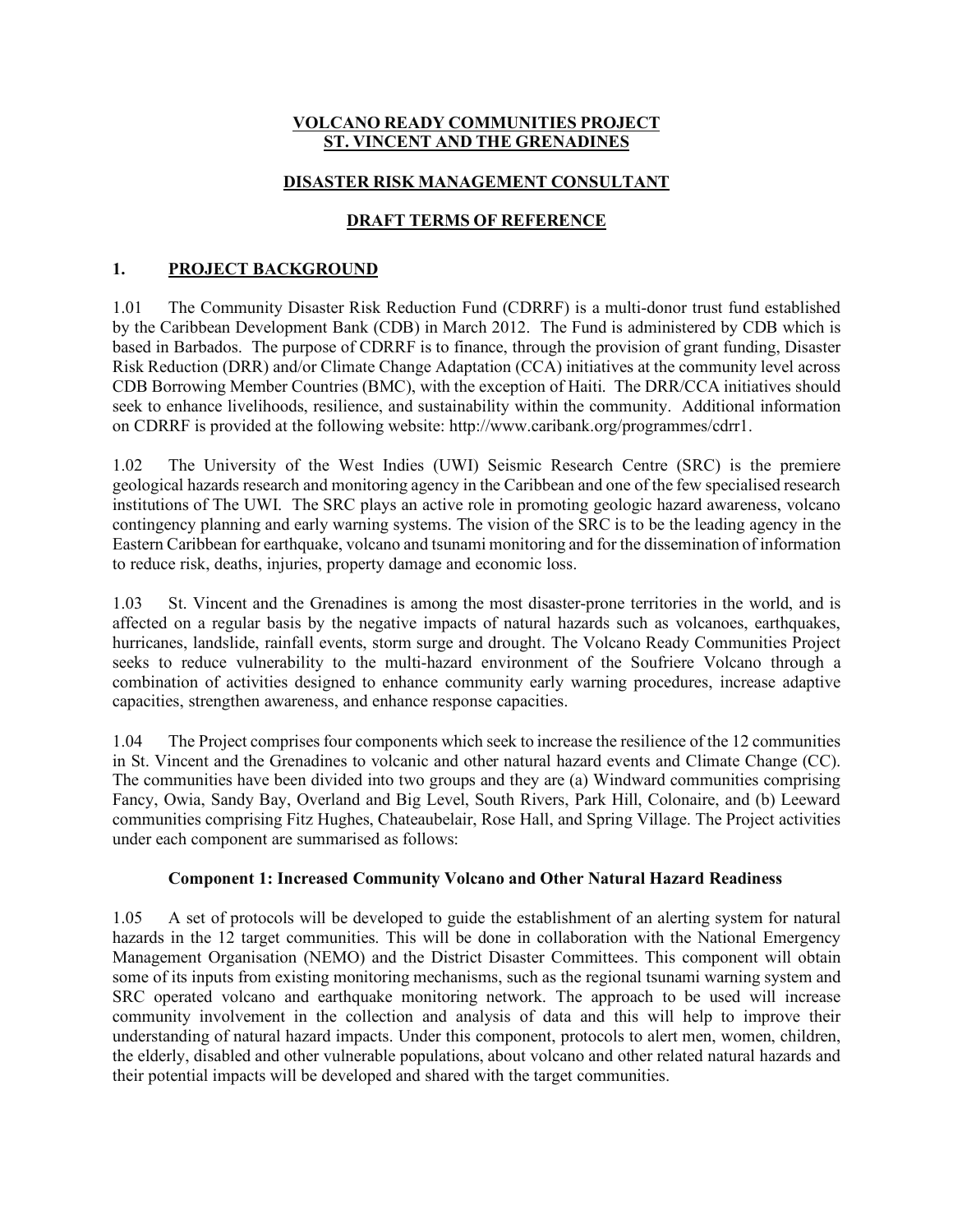#### **Component 2: Increased Knowledge and Awareness of Volcano and Multi-Hazards Risk Reduction and Climate Change Impacts in the Beneficiary Communities**

1.06 Under this component a number of gender-sensitive multi-hazard, public awareness and education materials will be developed and programmes implemented. The materials will be shared with schools, businesses, community groups, and the residents of the target communities. Information on best practices will be captured, published, and shared with stakeholders.

1.07 The public awareness programme to be developed under the Project will be gender sensitive to ensure that socially constructed roles of men, women, youth, disabled and other vulnerable groups in the 12 target communities are addressed through specific messages about how to deal with the volcano, other natural hazards and climate change. Where necessary and advantageous, gender separated participatory exercises will be used to allow for the identification and voicing of concerns that may not necessarily be raised during mixed open discussions.

#### **Component 3: Enhanced Adaptive Capacity**

1.08 This element of the Project will facilitate the preparation of volcano level contingency plans<sup>1</sup> for the 12 communities in the high-risk zones of the Soufriere Volcano. The stakeholders (government, civil society, and the private sector) will be engaged to assist the at-risk communities with the development and identification of resources required for the continued implementation of the volcano plans.

1.09 Recognising the importance of planning and implementing community based disaster risk reduction initiatives in the communities in focus, and the need to effectively engage communities in emergency planning and address the DRR and CC challenges facing the communities, the SRC is seeking to procure the services of a Disaster Risk Management Consultant.

## **2. OBJECTIVES**

2.01 The overall objectives of the disaster risk management consultancy is to provide specialist services required for the development and implementation of the *Volcano Ready* Framework, Community Volcano Emergency Plans (CVEPs) and a toolkit for conducting risk assessments related to DRR/CCA and developing risk reduction interventions among the project communities. Specifically, the consultancy will focus on the following:

- (a) Development of criteria and tools for establishing *Volcano Ready* communities.
- (b) Design and formulation of Community Volcano Emergency Plans including rapid vulnerability assessments, conducting community engagement sessions, training and testing in simulation exercises; and
- (c) Creation of risk assessment toolkit and training for DRR/CC interventions in pilot project communities.

2.02 The identified activities should promote the alignment of the project with the local needs of community residents, national disaster risk management and climate change adaptation objectives and priorities and other regional priorities for development including gender sensitivity and inclusion.

<sup>&</sup>lt;sup>1</sup> A volcano level contingency plan is a predetermined phased response based on the level of volcanic activity occurring, or forecast, and the need to protect people.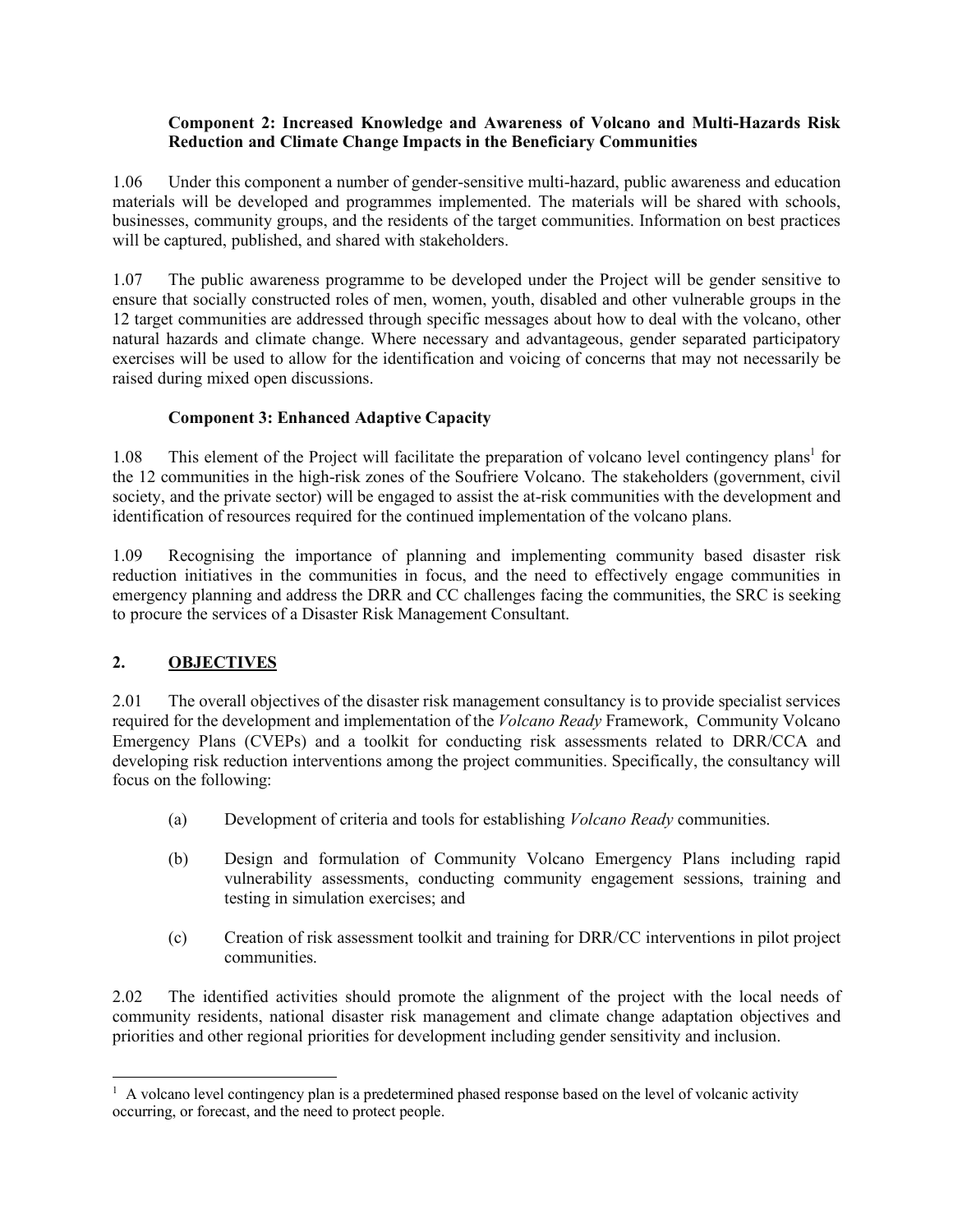#### **3. SCOPE OF SERVICES**

- 3.01 The consultancy shall consist of the following:
	- (a) Developing the framework for establishment of *Volcano Ready* Communities to include the following activities; reviewing the National Volcano Emergency Plan to identify how community Volcano readiness plans will fit into the broader national plan; and reviewing existing community hazard preparedness certification programmes and preparing recommendations for including community volcano readiness in the certification programme.
	- (b) Developing draft criteria and guidelines for Community Volcano Readiness (VR) to include:
		- (i) Developing the Draft Volcano Ready Framework Toolkit for Communities which will include community based activities, resources and guidelines for achieving VR
		- (ii) Presenting the Draft VR Framework to key stakeholders such as PSC, SRC, CDB, CERT's, Community stakeholders, etc. at review and discussion consultation sessions.
	- (c) Preparing Community Volcano Emergency Plans (CVEP's), in collaboration with key community stakeholders. Activities to be carried out include:
		- (i) Reviewing existing Community Emergency Plans and methodologies
		- (ii) Reviewing regional and international best practices for CVEP's
		- (iii) Providing recommendations for integrating CVEPS into the National Volcano Emergency Plan, the District Disaster Management structure and community structures
		- (iv) Developing a draft template for CVEP to include protocols for community emergency supplies and equipment; preparing the list of vulnerable persons; a summary of key community capacity building activities required to support implementation of the plan, etc.
		- (v) Presenting the Draft CVEP to key stakeholders such as PSC, SRC, CDB, CERT's, Community stakeholders, etc. at review and discussion consultation sessions.
	- (d) Assisting the implementation of the simulation exercise to test the CVEP to be conducted in collaboration with NEMO, project partners and community stakeholders
	- (e) Preparing a report on the CVEP simulation exercise to include recommendations for improvements, in collaboration with NEMO, project partners and community stakeholders.

## **4. METHODOLOGY**

4.01 The Consultant will be required to travel to St. Vincent and the Grenadines to undertake the assignment through site visits, meetings, consultations, review of documentation, etc. Where appropriate, electronic data sharing and collection methods and other communication technologies should be utilised during the assignment. The Consultant will be required to facilitate the participation of staff from various public sector agencies and non-governmental organisations in execution of the assignment.

4.02 Consultation and engagement with key project partners and stakeholders across the project communities is integral to the execution of the assignment. The consultant will therefore be required to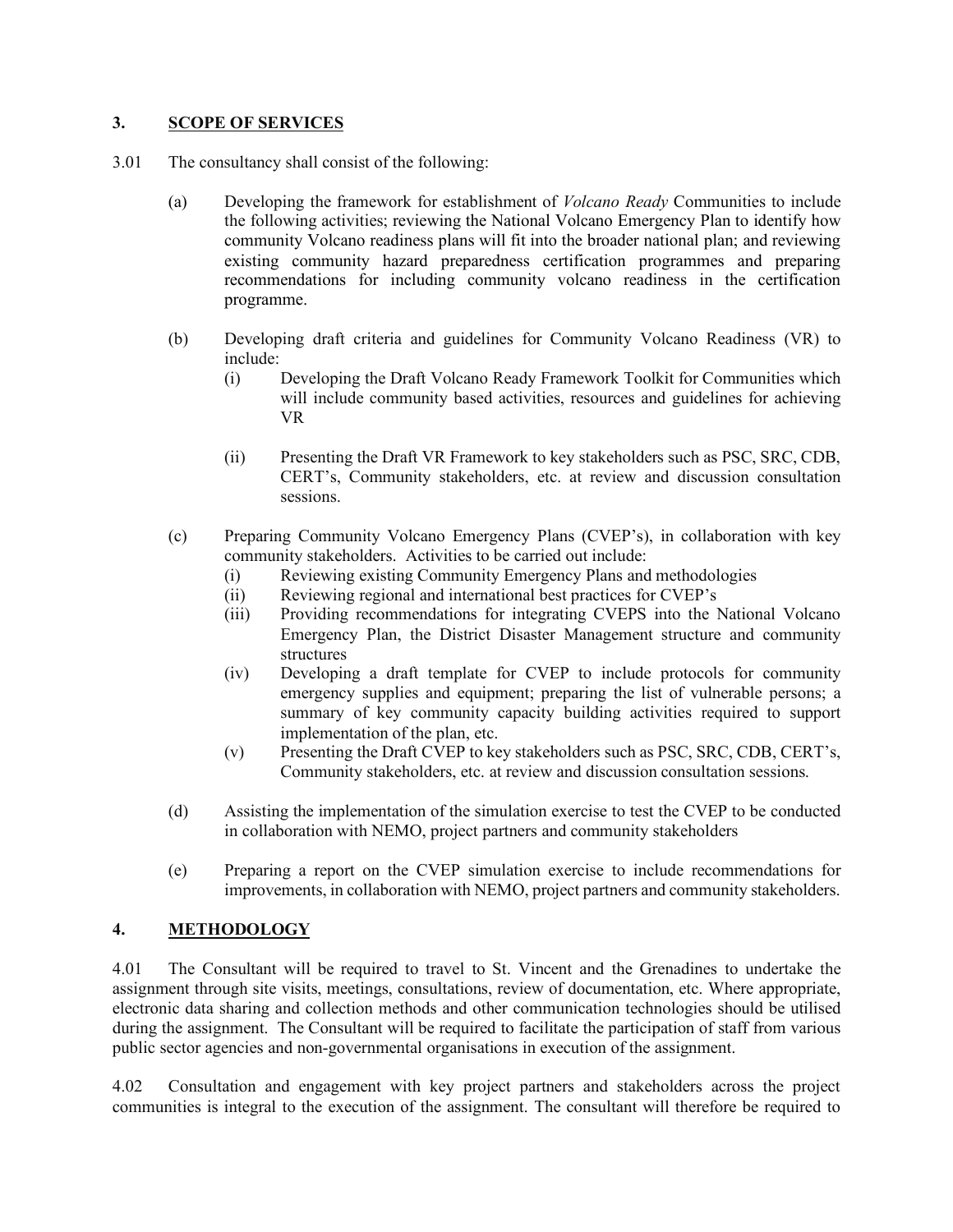undertake regular community visits and consultations, along with the Project Community Outreach Officer, provide regular reports on the consultancy to the stakeholders and also utilise approaches aimed at achieving and maintaining age and gender equity, inclusion and the participation of vulnerable groups in all activities related to the consultancy.

# **5. IMPLEMENTATION ARRANGEMENTS AND DURATION**

5.01 The Consultant will report to the SRC Projects Manager or his/her designate who will have overall responsibility for overseeing the administrative and logistic arrangements for the consultancy. SRC will provide the Consultant with the relevant reference and background materials on the Project. SRC facilitate the implementation of the assignment and assist with any operational issues that may arise. SRC make arrangements for the introduction of the Consultant to key stakeholders as well as the organisation meetings and delivery of workshops in the target communities. UWI SRC will provide office accommodation required for the implementation of the consultancy.

5.02 The Consultant will be required to carry out the duties listed in Section 3 of the Terms of Reference at the locations in St. Vincent and the Grenadines in order to develop the *Volcano Ready* Framework, and CVEPs and deliver the related training and capacity building components for these components of the project. The Consultant will provide his/her transportation, computing and any other equipment required for the implementation of the consultancy.

5.03 The consultancy will be implemented over a period of seven (7) months.

# **6. QUALIFICATIONS AND EXPERIENCE**

6.01 The Consultant is required to have, at least a Bachelor's Degree in Geology or Geography or Disaster Management or Earth Sciences. Knowledge of natural hazards in St. Vincent and the Grenadines is required. Certification in Volcanic Crisis Awareness will be an asset. Knowledge of climate change and gender equality will be assets.

6.02 The Consultant is required to have at least 5 years' experience in the writing of disaster plans. Experience with vulnerability and adaptation methodologies, community-based preparedness planning and other participatory learning approaches. Practical experience in conducting assessments, designing and delivering training on disaster preparedness at the community level is required. Excellent community skills and computer skills, including proficiency in the use of Microsoft Office Suite, are required. The ability to work in a team and a physically challenging environment is essential and experience working in St. Vincent and the Grenadines will be an asset.

# **7. DELIVERALBLES AND REPORTING REQUIREMENTS**

- 7.01 The Consultant will be required to provide the following deliverables and reports:
	- (a) An Inception Report and Work Plan is to be submitted for review and approval by the UWI SRC. The report (maximum 15 pages) shall include the methodology, an implementation schedule, and the resource and support requirements. One hard copy of the report and one in the electronic format should be submitted to seven days after the commencement of the assignment. The electronic copy should be emailed to volcanoreadysvg@gmail.com.
	- (b) Summary Progress Reports they should contain information on the activities carried out in each community are to be submitted electronically bi-weekly for review and comments.